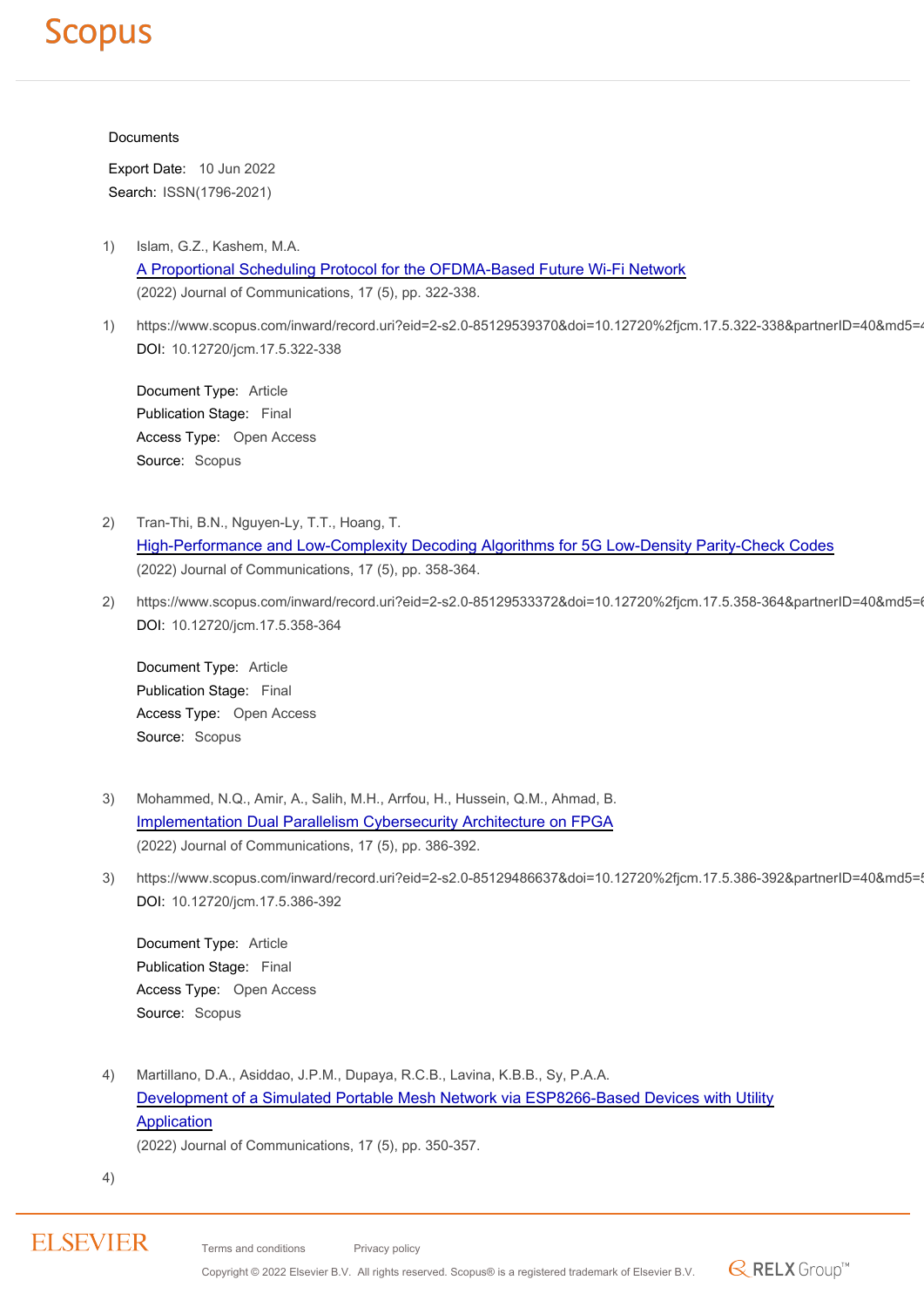https://www.scopus.com/inward/record.uri?eid=2-s2.0-85129486316&doi=10.12720%2fjcm.17.5.350-357&partnerID=40&md5= DOI: 10.12720/jcm.17.5.350-357

Document Type: Article Publication Stage: Final Access Type: Open Access Source: Scopus

- 5) Fuada, S., Hendriyana [Development of Scalable IoT-Based Smart Home Infrastructure Using ESP-Mesh](https://www.scopus.com/record/display.uri?eid=2-s2.0-85129465088&origin=resultslist) (2022) Journal of Communications, 17 (5), pp. 373-385.
- 5) https://www.scopus.com/inward/record.uri?eid=2-s2.0-85129465088&doi=10.12720%2fjcm.17.5.373-385&partnerID=40&md5=9 DOI: 10.12720/jcm.17.5.373-385

Document Type: Article Publication Stage: Final Access Type: Open Access Source: Scopus

6) Saleh, M.S.

[Adaptive Security-aware Cone-shaped Request-zone Location-aided Routing Protocol Using](https://www.scopus.com/record/display.uri?eid=2-s2.0-85129404098&origin=resultslist) [Agent-Based Methodology for VANETs](https://www.scopus.com/record/display.uri?eid=2-s2.0-85129404098&origin=resultslist)

(2022) Journal of Communications, 17 (5), pp. 308-321.

6) https://www.scopus.com/inward/record.uri?eid=2-s2.0-85129404098&doi=10.12720%2fjcm.17.5.308-321&partnerID=40&md5=3 DOI: 10.12720/jcm.17.5.308-321

Document Type: Article Publication Stage: Final Access Type: Open Access Source: Scopus

- 7) Yadwad, S.A., Vatsavayi, V.K. [Fault Prediction for Network Devices Using Service Outage Prediction Model](https://www.scopus.com/record/display.uri?eid=2-s2.0-85129351531&origin=resultslist) (2022) Journal of Communications, 17 (5), pp. 339-349.
- 7) https://www.scopus.com/inward/record.uri?eid=2-s2.0-85129351531&doi=10.12720%2fjcm.17.5.339-349&partnerID=40&md5= DOI: 10.12720/jcm.17.5.339-349

 $\mathbb{R}$  RELX Group<sup>TM</sup>

Document Type: Article Publication Stage: Final Access Type: Open Access Source: Scopus

#### **ELSEVIER**

Terms and conditions Privacy policy

Copyright © 2022 Elsevier B.V. All rights reserved. Scopus® is a registered trademark of Elsevier B.V.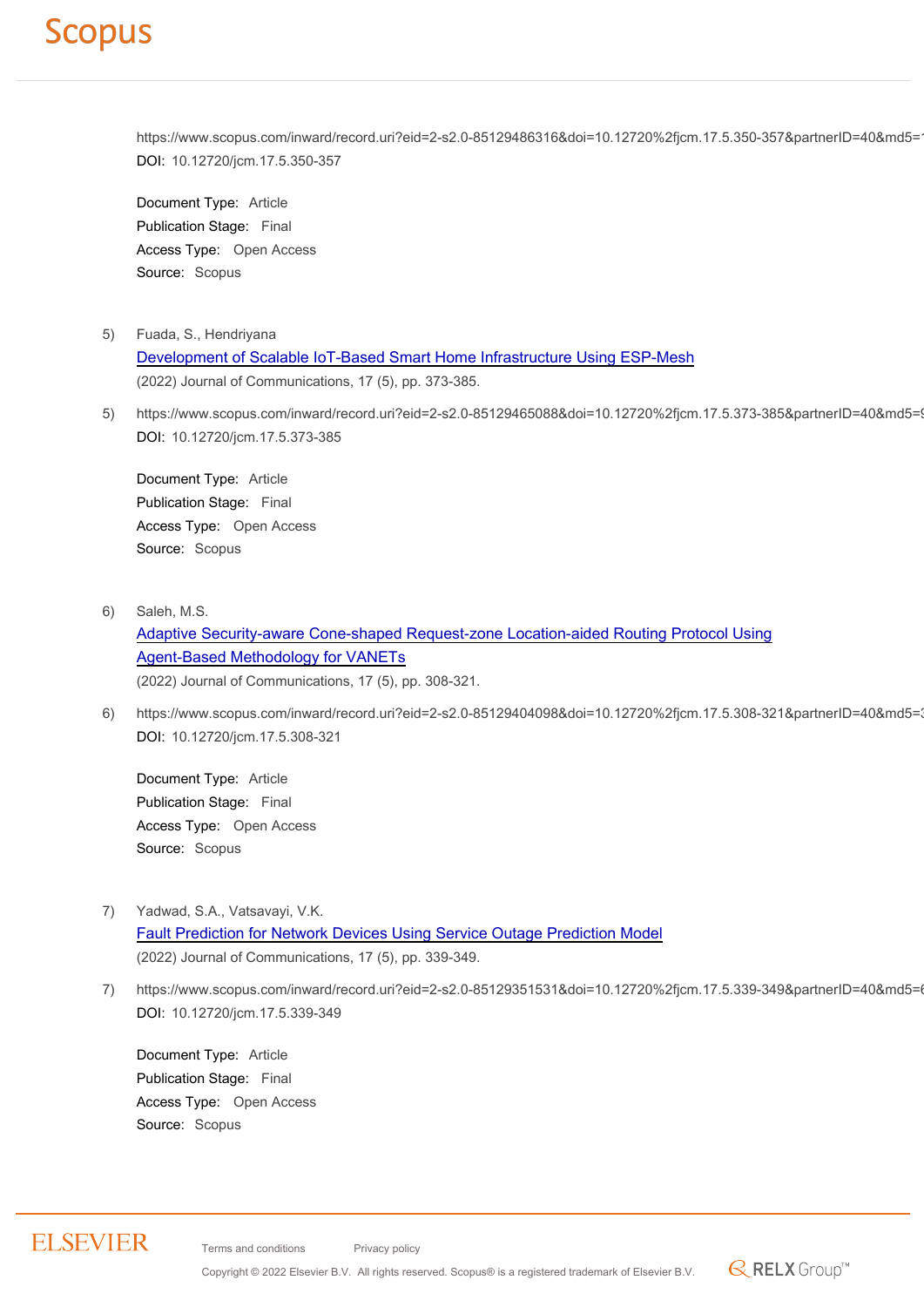- 8) Meng, Y., Lin, L., Qin, Z., Qu, Y., Qin, Y., Li, Y. [Biosignal Classification Based on Multi-Feature Multi-Dimensional WaveNet-LSTM Models](https://www.scopus.com/record/display.uri?eid=2-s2.0-85129351216&origin=resultslist) (2022) Journal of Communications, 17 (5), pp. 399-404.
- 8) https://www.scopus.com/inward/record.uri?eid=2-s2.0-85129351216&doi=10.12720%2fjcm.17.5.399-404&partnerID=40&md5= DOI: 10.12720/jcm.17.5.399-404

Document Type: Article Publication Stage: Final Access Type: Open Access Source: Scopus

- 9) Rajesh, A., Vani, R., Rama Rao, B. [Performance Analysis of Rectangular Microstrip Wearable Textile Antenna with Series of Slots](https://www.scopus.com/record/display.uri?eid=2-s2.0-85129346800&origin=resultslist) (2022) Journal of Communications, 17 (5), pp. 365-372.
- 9) https://www.scopus.com/inward/record.uri?eid=2-s2.0-85129346800&doi=10.12720%2fjcm.17.5.365-372&partnerID=40&md5=0 DOI: 10.12720/jcm.17.5.365-372

Document Type: Article Publication Stage: Final Access Type: Open Access Source: Scopus

- 10) Shwetha, N., Priyatham, M., Gangadhar, N. [Adaptive Channel Equalization Using Seagull Optimization with Various Initialization Strategies](https://www.scopus.com/record/display.uri?eid=2-s2.0-85128433379&origin=resultslist) (2022) Journal of Communications, 17 (4), pp. 302-307.
- 10) https://www.scopus.com/inward/record.uri?eid=2-s2.0-85128433379&doi=10.12720%2fjcm.17.4.302-307&partnerID=40&md5= DOI: 10.12720/jcm.17.4.302-307

Document Type: Article Publication Stage: Final Access Type: Open Access Source: Scopus

- 11) Arun Kumar, K.A. [RF Fingerprinting of Software Defined Radios Using Ensemble Learning Models](https://www.scopus.com/record/display.uri?eid=2-s2.0-85128420329&origin=resultslist) (2022) Journal of Communications, 17 (4), pp. 287-293.
- 11) https://www.scopus.com/inward/record.uri?eid=2-s2.0-85128420329&doi=10.12720%2fjcm.17.4.287-293&partnerID=40&md5= DOI: 10.12720/jcm.17.4.287-293

Document Type: Article Publication Stage: Final

#### **ELSEVIER**

Terms and conditions Privacy policy Copyright © 2022 Elsevier B.V. All rights reserved. Scopus® is a registered trademark of Elsevier B.V.

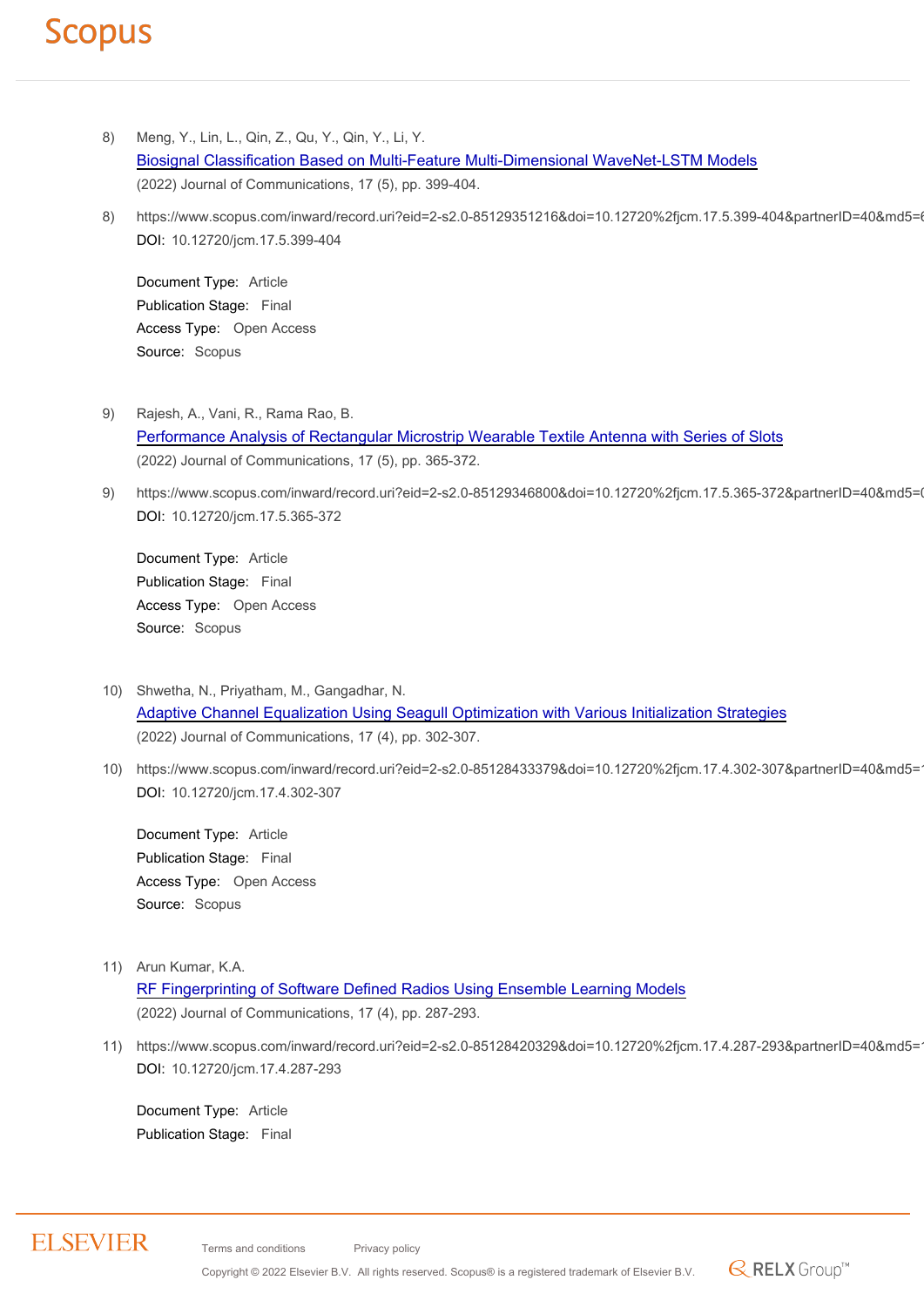Access Type: Open Access Source: Scopus

- 12) Vasquez, V., Cruz, V., Mendez, M., Solis, I., Aguilar, F., Chauca, M. [Characterization and Evaluation of the Visual Impact of Mobile Communication Base Stations in the](https://www.scopus.com/record/display.uri?eid=2-s2.0-85128400145&origin=resultslist) [Urban Environment](https://www.scopus.com/record/display.uri?eid=2-s2.0-85128400145&origin=resultslist) (2022) Journal of Communications, 17 (4), pp. 239-249.
- 12) https://www.scopus.com/inward/record.uri?eid=2-s2.0-85128400145&doi=10.12720%2fjcm.17.4.239-249&partnerID=40&md5=4 DOI: 10.12720/jcm.17.4.239-249

Document Type: Article Publication Stage: Final Access Type: Open Access Source: Scopus

- 13) Alwazzan, S.A.M., Khamees, A.A., Al-Rubaye, M. [Designing and Simulating of Tunable Microstrip Patch Antenna for 5G Communications Utilising](https://www.scopus.com/record/display.uri?eid=2-s2.0-85128388980&origin=resultslist) [Graphene Material](https://www.scopus.com/record/display.uri?eid=2-s2.0-85128388980&origin=resultslist) (2022) Journal of Communications, 17 (4), pp. 280-286.
- 13) https://www.scopus.com/inward/record.uri?eid=2-s2.0-85128388980&doi=10.12720%2fjcm.17.4.280-286&partnerID=40&md5= DOI: 10.12720/jcm.17.4.280-286

Document Type: Article Publication Stage: Final Access Type: Open Access Source: Scopus

- 14) Hassan, S.O., Ajaegbu, C., Ogunlere, S.O., Kanu, R.U., Maitanmi, O.S. [RED-I: A RED-Based Algorithm for Internet Routers](https://www.scopus.com/record/display.uri?eid=2-s2.0-85128384463&origin=resultslist) (2022) Journal of Communications, 17 (4), pp. 260-266.
- 14) https://www.scopus.com/inward/record.uri?eid=2-s2.0-85128384463&doi=10.12720%2fjcm.17.4.260-266&partnerID=40&md5=3 DOI: 10.12720/jcm.17.4.260-266

Document Type: Article Publication Stage: Final Access Type: Open Access Source: Scopus

15) Al Ka'Bi, A. [Optimization of Energy Harvesting in Mobile Wireless Sensor Networks](https://www.scopus.com/record/display.uri?eid=2-s2.0-85128382668&origin=resultslist) (2022) Journal of Communications, 17 (4), pp. 267-272.

15)

Terms and conditions Privacy policy

Copyright © 2022 Elsevier B.V. All rights reserved. Scopus® is a registered trademark of Elsevier B.V.

 $\mathbb{R}$  RELX Group<sup>TM</sup>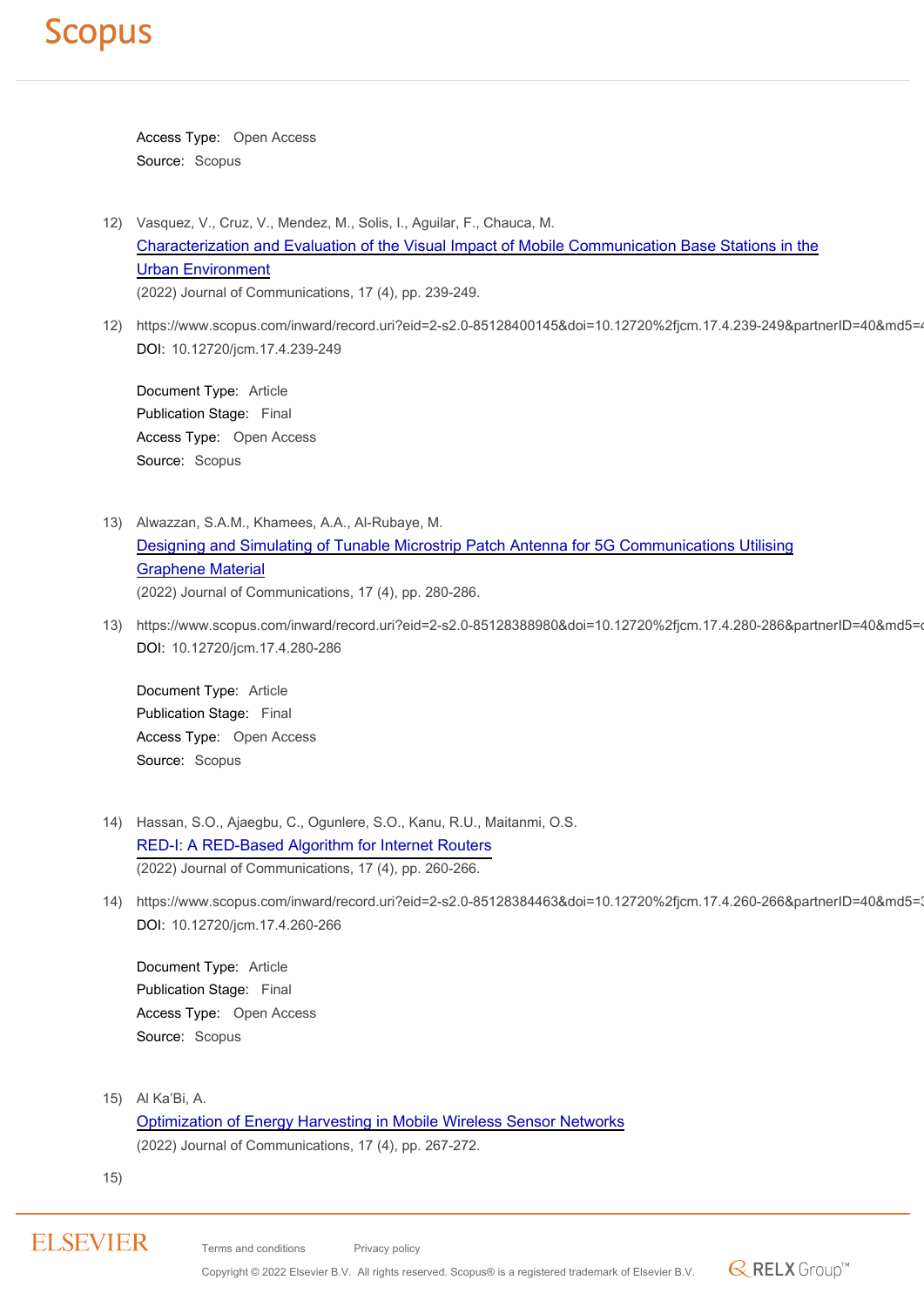https://www.scopus.com/inward/record.uri?eid=2-s2.0-85128382668&doi=10.12720%2fjcm.17.4.267-272&partnerID=40&md5=f DOI: 10.12720/jcm.17.4.267-272

Document Type: Article Publication Stage: Final Access Type: Open Access Source: Scopus

- 16) Hikmaturokhman, A., Ramli, K., Suryanegara, M. [Indonesian Spectrum Valuation of 5G Mobile Technology at 2600 MHz, 3500 MHz, and 26 GHz and](https://www.scopus.com/record/display.uri?eid=2-s2.0-85128380410&origin=resultslist) [28 GHz](https://www.scopus.com/record/display.uri?eid=2-s2.0-85128380410&origin=resultslist) (2022) Journal of Communications, 17 (4), pp. 294-301.
- 16) https://www.scopus.com/inward/record.uri?eid=2-s2.0-85128380410&doi=10.12720%2fjcm.17.4.294-301&partnerID=40&md5=3 DOI: 10.12720/jcm.17.4.294-301

Document Type: Article Publication Stage: Final Access Type: Open Access Source: Scopus

- 17) Yazid, M.A.M., Jazlan, A., Rodzi, M.Z.M., Husman, M.A., Afif, A.R. [A Method for Preserving Battery Life in Wireless Sensor Nodes for LoRa Based IOT Flood Monitoring](https://www.scopus.com/record/display.uri?eid=2-s2.0-85128359682&origin=resultslist) (2022) Journal of Communications, 17 (4), pp. 230-238.
- 17) https://www.scopus.com/inward/record.uri?eid=2-s2.0-85128359682&doi=10.12720%2fjcm.17.4.230-238&partnerID=40&md5= DOI: 10.12720/jcm.17.4.230-238

Document Type: Article Publication Stage: Final Access Type: Open Access Source: Scopus

- 18) Tran, H.P., Oh, H. [Implementation and Evaluation of Multi-hop LoRa Networks](https://www.scopus.com/record/display.uri?eid=2-s2.0-85128350667&origin=resultslist) (2022) Journal of Communications, 17 (4), pp. 273-279.
- 18) https://www.scopus.com/inward/record.uri?eid=2-s2.0-85128350667&doi=10.12720%2fjcm.17.4.273-279&partnerID=40&md5=3 DOI: 10.12720/jcm.17.4.273-279

 $\mathbb{R}$  RELX Group<sup>TM</sup>

Document Type: Article Publication Stage: Final Access Type: Open Access Source: Scopus

#### **ELSEVIER**

Terms and conditions Privacy policy

Copyright © 2022 Elsevier B.V. All rights reserved. Scopus® is a registered trademark of Elsevier B.V.